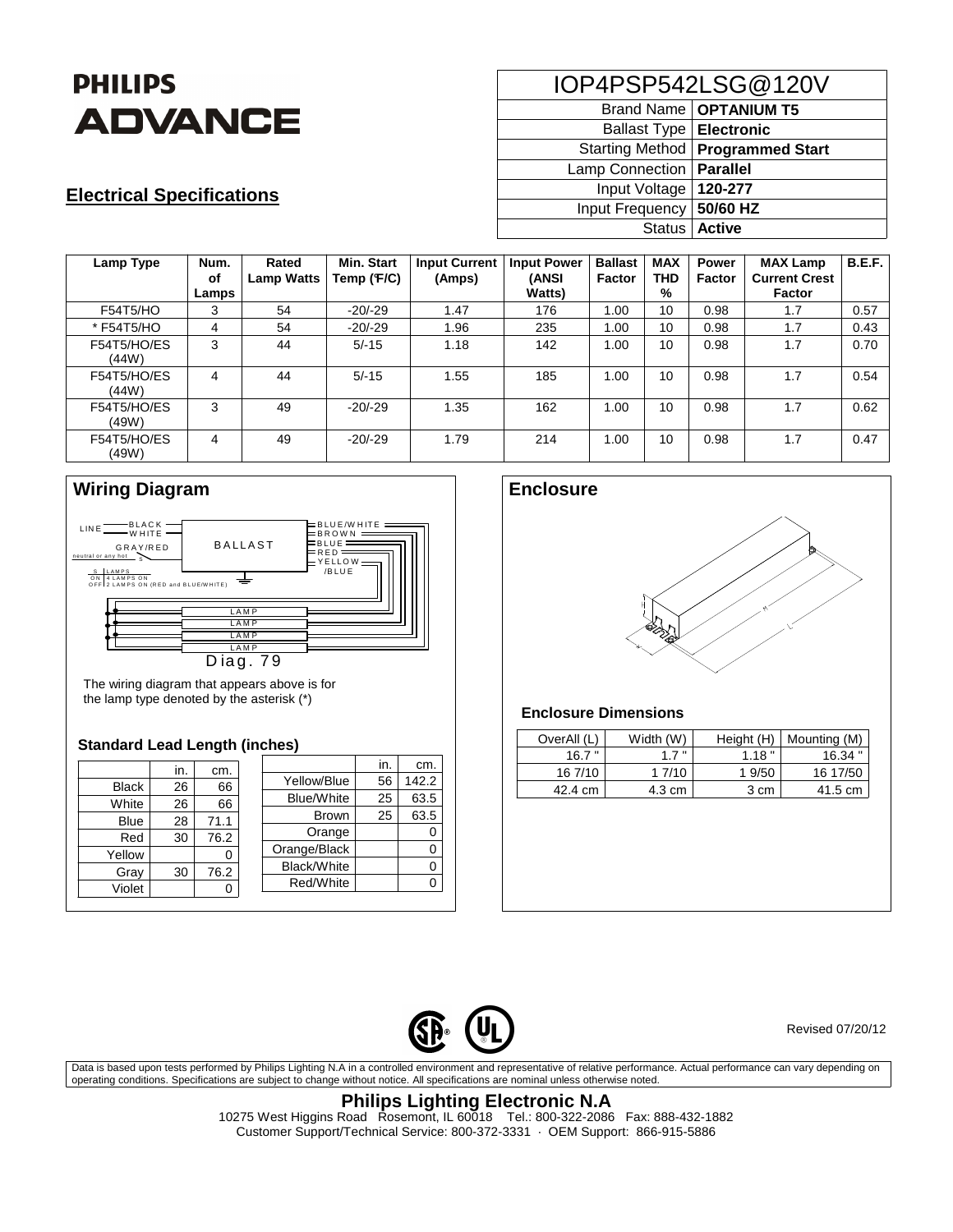# **PHILIPS ADVANCE**

## **Electrical Specifications**

#### **Notes:**

Section I - Physical Characteristics

1.1 Ballast shall be physically interchangeable with standard electromagnetic or standard electronic ballasts, where applicable.

1.2 Ballast shall be provided with integral leads color-coded per ANSI C82.11.

Section II - Performance

2.1 Ballast shall be Programmed Start.

2.2 Ballast shall provide Independent Lamp Operation (ILO) for Programmed Start Parallel ballasts allowing remaining lamp(s) to maintain full light output when one or more lamps fail.

2.3 Ballast shall contain auto restart circuitry in order to restart lamps without resetting power.

2.4 Ballast shall operate from 50/60 Hz input source of  $120V$  through 277V or 347V through 480V) with sustained variations of +/- 10% (voltage and frequency).

2.5 Ballast shall be high frequency electronic type and operate lamps at a frequency between 42 kHz and 52 KHz to avoid interference with infrared devices, eliminate visible flicker and avoid Article Surveillance Systems, such as anti-theft devices.

2.6 Ballast shall have a Power Factor greater than 0.98 for primary lamp.

2.7 Ballast shall have a ballast factor of 1.0 for primary T5HO lamps or a ballast factor of 0.95 or 1.15 for primary T5HE lamps at full light output.

2.8 Ballast shall provide for a Lamp Current Crest Factor of 1.7 or less.

2.9 Ballast input current shall have Total Harmonic Distortion (THD) of less than 10% when operated at nominal line with primary lamp.

2.10 Ballast shall have a Class A sound rating.

2.11 Ballast shall have a minimum starting temperature of \_\_\_\_\_\_\_\_ {-18C (0F) or -29C (-20F) or 0C (32F)} for primary lamp. Consult lamp manufacturer for temperature versus light output characteristics.

2.12 Ballast shall tolerate sustained open circuit and short circuit output conditions.

2.13 Ballast shall provide Lamp EOL Protection Circuit.

2.14 Ballast for step-dim applications shall have a 50% control step where the input power is <=50% of the full light input power for the primary lamp.

Section III - Regulatory

3.1 Ballast shall not contain any Polychlorinated Biphenyl (PCB).

3.2 Ballast shall be Underwriters Laboratories (UL) listed, Class P and Type 1 Outdoor; and Canadian Standards Association (CSA) certified where applicable.

3.3 Ballast shall comply with ANSI C62.41 Category A for Transient protection.

3.4 Ballast shall comply with ANSI C82.11 where applicable.

3.5 Ballast shall comply with applicable requirements of the Federal Communications Commission (FCC) rules and regulations, Title 47 CFR part 18, for Non-Consumer equipment.

3.6 Ballast shall comply with UL Type CC rating.

3.7 Ballast shall comply with NEMA 410 for in-rush current limits.

Section IV - Other

4.1 Ballast shall be manufactured in a factory certified to ISO 9001 Quality System Standards.

4.2 Ballast shall carry a five-year warranty from date of manufacture against defects in material or workmanship, including replacement, for operation at a maximum case temperature of 70C.

4.3 Ballast designated 90C shall carry a three-year warranty from date of manufacture against defects in material or workmanship, including replacement, for operation at a maximum case temperature of 90C.

4.4 Manufacturer shall have a twenty-year history of producing electronic ballasts for the North American market



Revised 07/20/12

Data is based upon tests performed by Philips Lighting Electronic N.A. in a controlled environment and representative of relative performance. Actual performance can vary depending on operating conditions. Specifications are subject to change without notice. All specifications are nominal unless otherwise noted.

## **Philips Lighting Electronic N.A.**

| IOP4PSP542LSG@120V         |                                    |  |  |  |  |  |
|----------------------------|------------------------------------|--|--|--|--|--|
| Brand Name   OPTANIUM T5   |                                    |  |  |  |  |  |
| Ballast Type   Electronic  |                                    |  |  |  |  |  |
|                            | Starting Method   Programmed Start |  |  |  |  |  |
| Lamp Connection            | <b>Parallel</b>                    |  |  |  |  |  |
| Input Voltage   120-277    |                                    |  |  |  |  |  |
| Input Frequency   50/60 HZ |                                    |  |  |  |  |  |
|                            | Status   Active                    |  |  |  |  |  |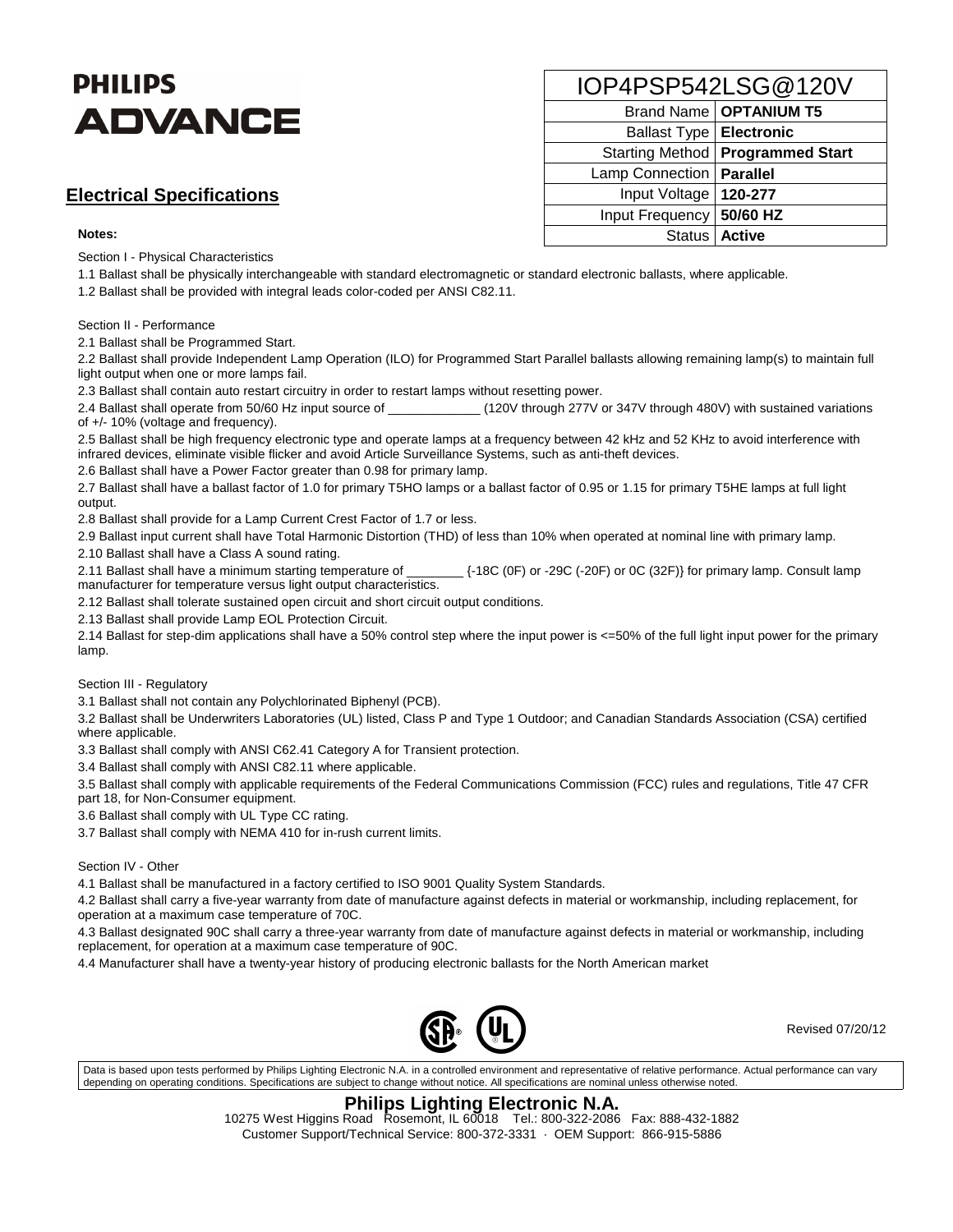

## **Electrical Specifications**

| IOP4PSP542LSG@277V        |                                    |  |  |  |  |
|---------------------------|------------------------------------|--|--|--|--|
|                           | Brand Name   OPTANIUM T5           |  |  |  |  |
| Ballast Type   Electronic |                                    |  |  |  |  |
|                           | Starting Method   Programmed Start |  |  |  |  |
| Lamp Connection           | Parallel                           |  |  |  |  |
| Input Voltage             | 120-277                            |  |  |  |  |
| Input Frequency           | 50/60 HZ                           |  |  |  |  |
|                           | Status   Active                    |  |  |  |  |

| Lamp Type            | Num.<br>оf<br>Lamps | Rated<br><b>Lamp Watts</b> | <b>Min. Start</b><br>Temp (F/C) | <b>Input Current</b><br>(Amps) | <b>Input Power</b><br>(ANSI<br><b>Watts</b> ) | <b>Ballast</b><br>Factor | <b>MAX</b><br><b>THD</b><br>% | <b>Power</b><br><b>Factor</b> | <b>MAX Lamp</b><br><b>Current Crest</b><br><b>Factor</b> | <b>B.E.F.</b> |
|----------------------|---------------------|----------------------------|---------------------------------|--------------------------------|-----------------------------------------------|--------------------------|-------------------------------|-------------------------------|----------------------------------------------------------|---------------|
| * F54T5/HO           | 3                   | 54                         | $-20/-29$                       | 0.63                           | 174                                           | 1.00                     | 10                            | 0.98                          | 1.7                                                      | 0.57          |
| F54T5/HO             | 4                   | 54                         | $-20/-29$                       | 0.83                           | 229                                           | 1.00                     | 10                            | 0.98                          | 1.7                                                      | 0.44          |
| F54T5/HO/ES<br>(44W) | 3                   | 44                         | $5/-15$                         | 0.52                           | 140                                           | 1.00                     | 10                            | 0.98                          | 1.7                                                      | 0.71          |
| F54T5/HO/ES<br>(44W) | 4                   | 44                         | $5/-15$                         | 0.67                           | 182                                           | 1.00                     | 10                            | 0.98                          | 1.7                                                      | 0.55          |
| F54T5/HO/ES<br>(49W) | 3                   | 49                         | $-20/-29$                       | 0.58                           | 159                                           | 1.00                     | 10                            | 0.98                          | 1.7                                                      | 0.63          |
| F54T5/HO/ES<br>(49W) | 4                   | 49                         | $-20/-29$                       | 0.76                           | 208                                           | 1.00                     | 10                            | 0.98                          | 1.7                                                      | 0.48          |





The wiring diagram that appears above is for the lamp type denoted by the asterisk (\*)

#### **Standard Lead Length (inches)**

|              | in. | cm.  |                   | in. | cm.   |
|--------------|-----|------|-------------------|-----|-------|
| <b>Black</b> | 26  | 66   | Yellow/Blue       | 56  | 142.2 |
| White        | 26  | 66   | <b>Blue/White</b> | 25  | 63.5  |
| <b>Blue</b>  | 28  | 71.1 | <b>Brown</b>      | 25  | 63.5  |
|              |     |      | Orange            |     |       |
| Red          | 30  | 76.2 | Orange/Black      |     |       |
| Yellow       |     | Ω    | Black/White       |     | 0     |
| Gray         | 30  | 76.2 | Red/White         |     |       |
| Violet       |     |      |                   |     |       |



### **Enclosure Dimensions**

| OverAll (L) | Width (W) | Height (H) | Mounting (M) |
|-------------|-----------|------------|--------------|
| 16.7"       | 17"       | 1.18"      | $16.34$ "    |
| 16 7/10     | 1 7/10    | 1 9/50     | 16 17/50     |
| 42.4 cm     | 4.3 cm    | 3 cm       | 41.5 cm      |



Revised 07/20/12

Data is based upon tests performed by Philips Lighting N.A in a controlled environment and representative of relative performance. Actual performance can vary depending on operating conditions. Specifications are subject to change without notice. All specifications are nominal unless otherwise noted.

## **Philips Lighting Electronic N.A**